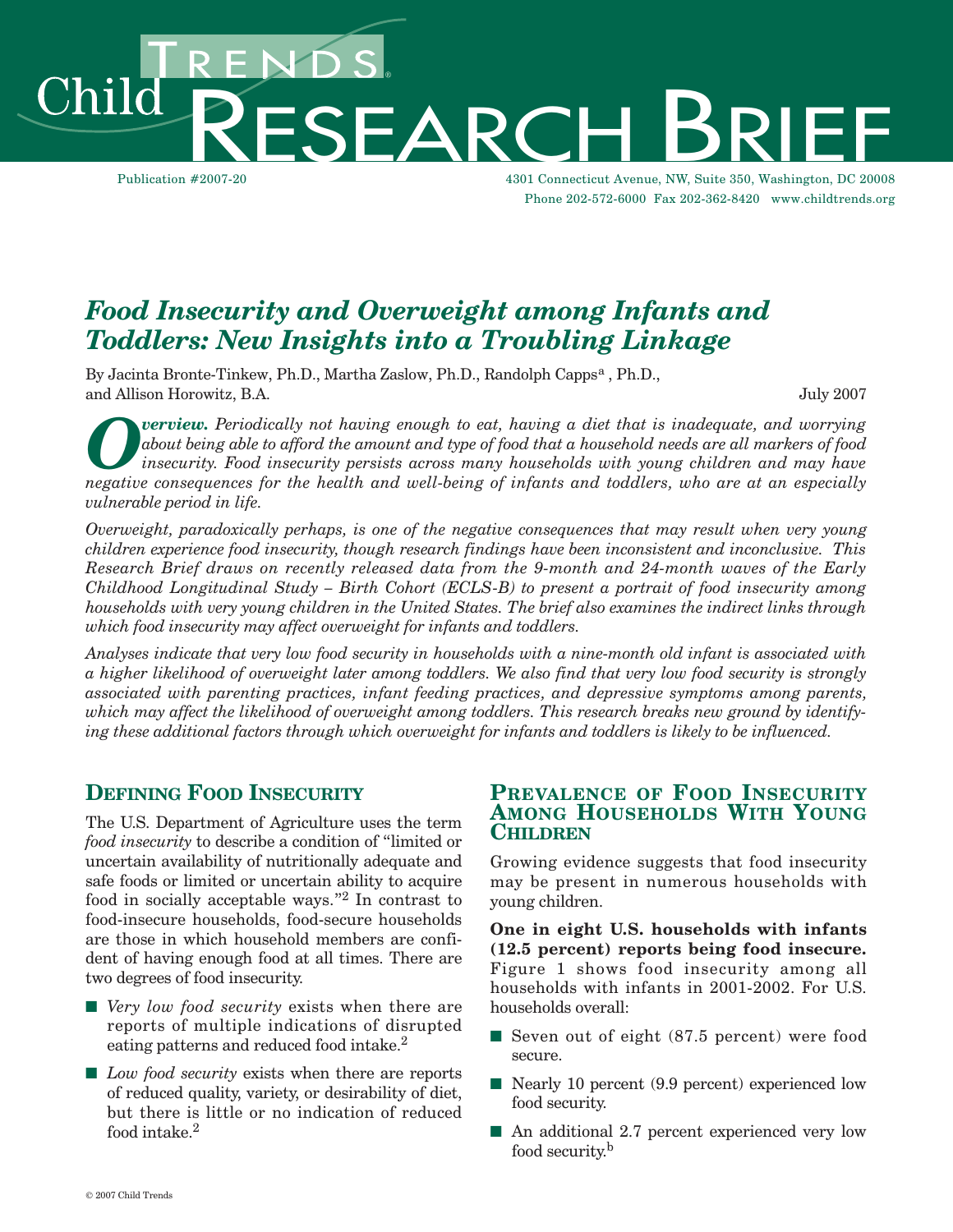

About one in six immigrant households with **infants reports food insecurity.** In 2001-2002, households with infants with at least one parent born outside the United States had a higher rate of food insecurity than did households with infants with both parents born in this country.

■ Overall, 16.1 percent of households with a foreign-born parent reported experiencing food insecurity—2.8 percent reporting very low food security, and 13.3 percent reporting low food security (see Figure 2).



**Nearly three in 10 poor households with infants report being food insecure.** Figure 3 shows that in 2001-2002, households with incomes below 100 percent of the federal poverty level reported higher rates of food insecurity than did households overall.

- Of households with incomes below the poverty level, 28.9 percent reported food insecurity.
- Of those households, 7.2 percent reported very low food security, and 21.7 percent reported<br>low food security low food security.



**About one in seven households with low- birthweight infants is food insecure.** In 2001-2002, **Low Food Security 1988**<br>households with infants who weighed less than 5.5 pounds at birth (the standard cutoff for low birth-**80%** weight) had a higher rate of food insecurity than did households with normal-weight infants (see Figure 4). **60% original**<br> **example 1**<br> **original**<br> **original**<br> **example 1**<br> **example 1**<br> **example 1**<br> **example 1** 

■ Of households with low-birthweight infants, 14.4 percent reported having experienced food **40%** insecurity—2.2 percent reporting very low food security, and 12.2 percent reporting low food security.



#### **Food insecurity is higher in single-parent households with infants than in other types of households (see Figure 5).**

- One in five single-parent households with infants (21.3 percent) was food insecure (5.5 percent reporting very low food security, and 15.8 percent reporting low food security).
- About one in 10 two-parent households with infants was food insecure (10.4 percent). Of those households, 2 percent reported very low food security, and 8.4 percent reported low food security.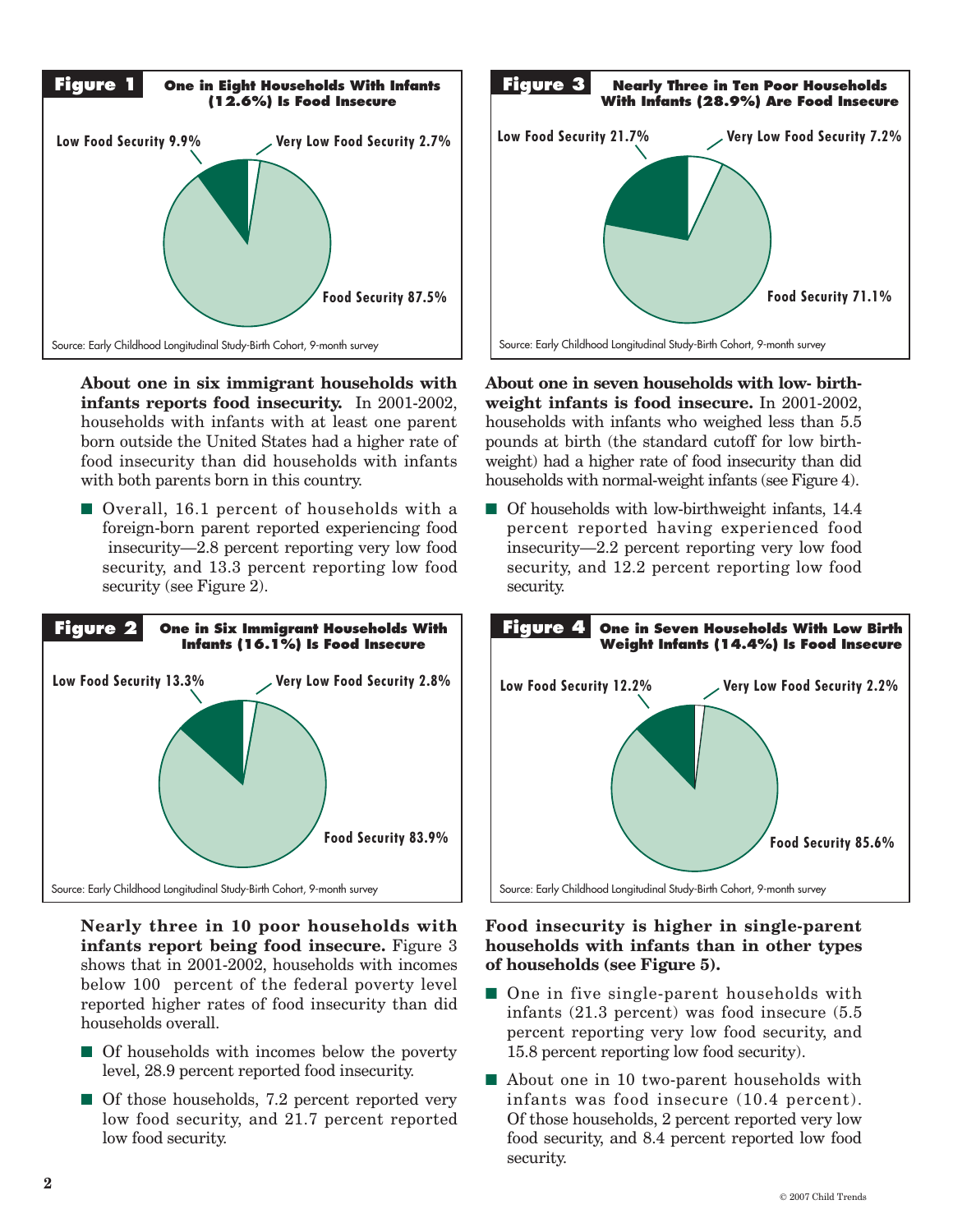

# **FOOD INSECURITY AND THE OVERWEIGHT QUESTION: COULD "FAMILY PROCESSES" BE THE LINK?**

We turn next to the question of whether food insecurity in homes with infants is associated with the likelihood of overweight for toddlers. Although a growing body of research has examined the health consequences of food insecurity for children,3,4 little of this work has looked specifically at the consequences for infants and toddlers. Instead, most research has focused on food insecurity among school-aged children. Some previous studies indicate that children from food-insecure households have an increased likelihood of being overweight, whereas other studies show no such association.<sup>5</sup>

Some other studies also suggest that food insecurity may influence or accompany family processes (depressive symptoms, parenting practices, and infant feeding practices) that, in turn, could adversely affect the weight of very young children. If policymakers do not fully understand the mechanisms through which food insecurity affects children's overweight, they will be unable to adequately plan and respond to young children's needs. The multivariate analyses (analyses which examine several variables at the same time) conducted for this brief show that food insecurity is associated with both overweight and a range of family processes, as seen below.

**Very low food security is strongly associated** with overweight. Young children living in households with very low food security are 61 percent more likely to be overweight than are young children living in food-secure households.

**Food insecurity is associated with mothers' depressive symptoms.** Mothers living in foodinsecure households are significantly more likely to report symptoms of depression, such as feelings of loneliness and sadness, than are mothers living in food-secure households. Child Trends' analyses reveal that this association exists for mothers living in households experiencing low or very low food security, and holds when other confounding influences are taken into account. The association between food insecurity and maternal depressive symptoms has also been found in studies using other data sources.6-8 More research is needed to examine the links between food insecurity, depressive symptoms, and overweight.

**Food insecurity is associated with less positive parenting behaviors.** Food insecurity is also associated with less positive interactions between parents and their infant children. In these interactions, parents in food-insecure households demonstrated less sensitivity to infant cues, less responsiveness to infant distress, and less behavior directed at fostering their babies' social and emotional growth, when compared with parents in food-secure households. While prior studies have speculated on a possible link between food insecurity and less positive parenting, Child Trends' analyses reveal that this association holds true for parents of young children in food-insecure homes, net of other confounding factors. More research is needed to examine the links between food insecurity, parenting behaviors, and overweight.

**Food insecurity is not related to breastfeeding and early introduction of solid foods.** Prior research has not specifically examined whether food insecurity affects how parents feed young children. Child Trends' analyses reveal no associations between food insecurity and the length of time that a mother breastfeeds her child. Morover, we found no associations between food insecurity and the introduction of solid foods before four months, which is the earliest age recommended by the American Academy of Pediatrics.<sup>9</sup> Note that these analyses include measures of timing of the introduction of solid food, not the quality of the food.

A growing number of studies suggest that food insecurity affects the quality of food, that is, diet quality. Some studies have found that food insecurity is linked to lower dietary quality and less dietary variety, with food insecure children consuming fewer fruits, vegetables, milk, and meat; more pastas, cereals, and eggs; and less yogurt and nuts. $10^{-12}$ Lower diet quality may also lend itself to overweight among children.<sup>13</sup> More research is needed to establish these links.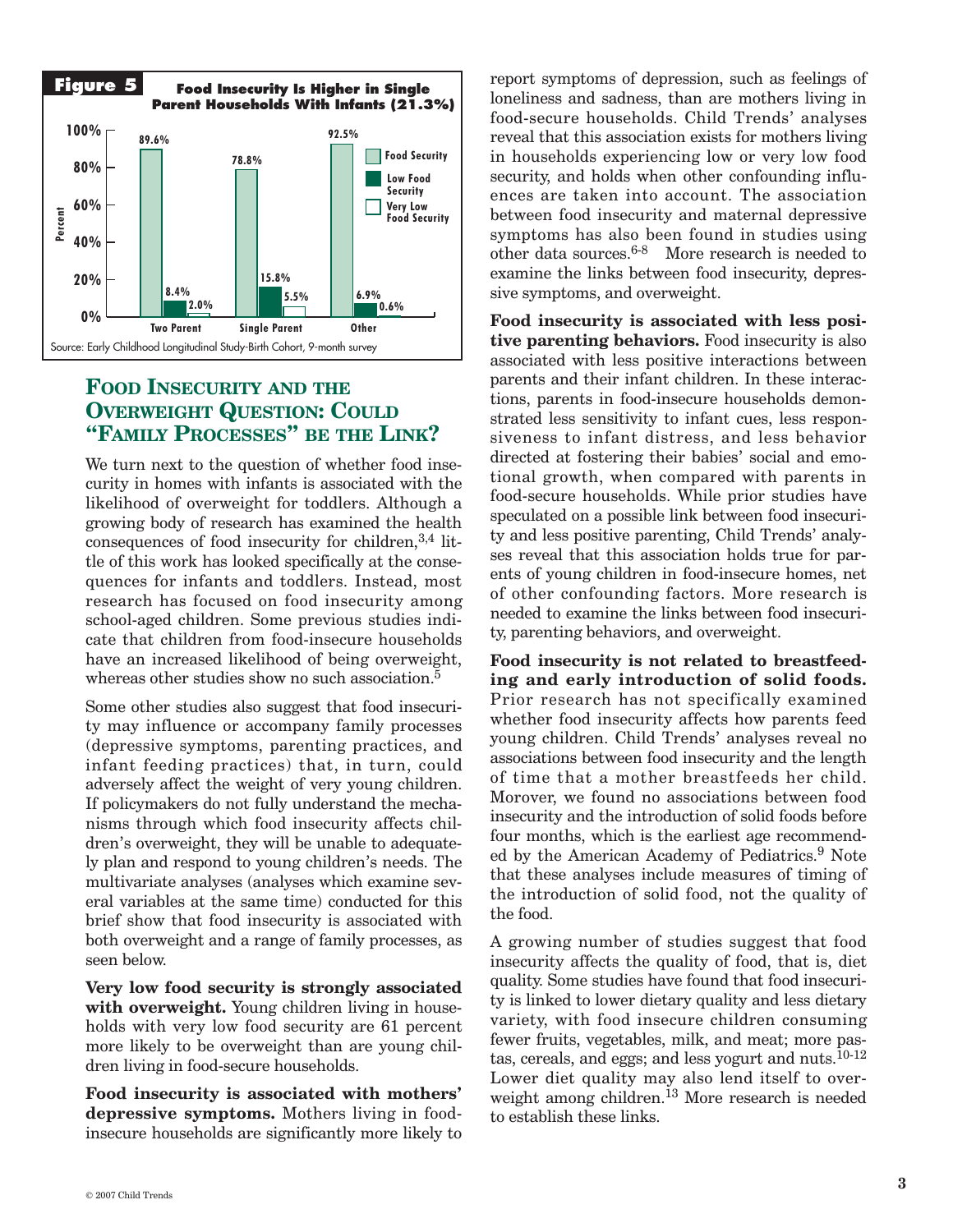# **DISCUSSION**

Little research has examined the effects of food insecurity among very young children or the factors through which food insecurity may operate to affect overweight in young children. Studies focusing on this issue are needed, especially in light of the commitment that the federal government has made to reducing food insecurity in the United States. Although the government has set a goal of making 94 percent of American households food secure by  $2010<sup>1</sup>$  our analyses of recent national data show levels of food insecurity among families with infants are about twice this level, with even higher levels for those in such risk groups as families with incomes below the poverty line.

Two key "take-home" points have emerged from our work.

- **■** *Food insecurity among households with 9-month olds is linked with more maternal depressive symptoms and with less positive parenting behavior.* Prior research had suggested that the coping strategies that food-insecure households use to stave off hunger are likely to affect adults' psychological functioning. Our findings support recent research that indicates that mothers in food-insecure households are significantly more likely to exhibit symptoms of depression than are other adults.<sup>14</sup> Food insecurity may be a stressor that results in depression.<sup>15</sup>
- Even very early in life, children living in food*insecure households have a greater chance of being overweight—even if they do not go hungry*. By age two, food insecurity affects children's overweight. Because the first years of life are so critical for children's later development,<sup>16</sup> reducing—and eventually eradicating food insecurity among families with infants is important to ensuring that children grow up healthy.

Why are children in food-insecure households more likely to be overweight than their counterparts who grow up in food-secure homes? Do parents in food insecure households, who are more likely to be depressed and at the same time less responsive in their parenting, overfeed their children today because they are uncertain about whether they will have enough to feed them tomorrow? Do families in food-insecure households try to stretch their food dollars by choosing food that "fills them up" rather than food that is high in nutrients? The commonsense answers to these questions would probably be "Yes," but rigorous research is needed to confirm that what we think we know is, in fact, true.

### **CONCLUSION**

Overall, the findings presented in this brief underscore the importance of continuing and strengthening programs and policies that focus on helping to assure that families with infants and toddlers have access to food that is sufficient, readily available, predictable, reliable, and, of course, nutritious. These efforts have the potential to contribute to improved parental mental health and parenting behaviors and to children's healthy outcomes during the very important early years of life.

This *Research Brief* is based on a forthcoming paper in the Journal of Nutrition titled "Food Insecurity Works Through Depression, Parenting and Infant Feeding to Influence Overweight and Health in Toddlers," authored by Jacinta Bronte-Tinkew, Ph.D., Martha Zaslow, Ph.D., Randolph Capps, Ph.D., Allison Horowitz, B.A., and Michelle McNamara, B.A. Research for this product was made possible by the generous support of the U.S. Department of Agriculture – Economic Research Service (USDA-ERS) through Cooperative Agreement No. 43-3AEM-5-80092. The authors are indebted to the USDA-ERS for its support of the writing, editing, and production of this document. We would like to thank Ram Chandran at the USDA for his suggestions, Kristin Anderson Moore for her review of our work, and Harriet J. Scarupa for her editorial support.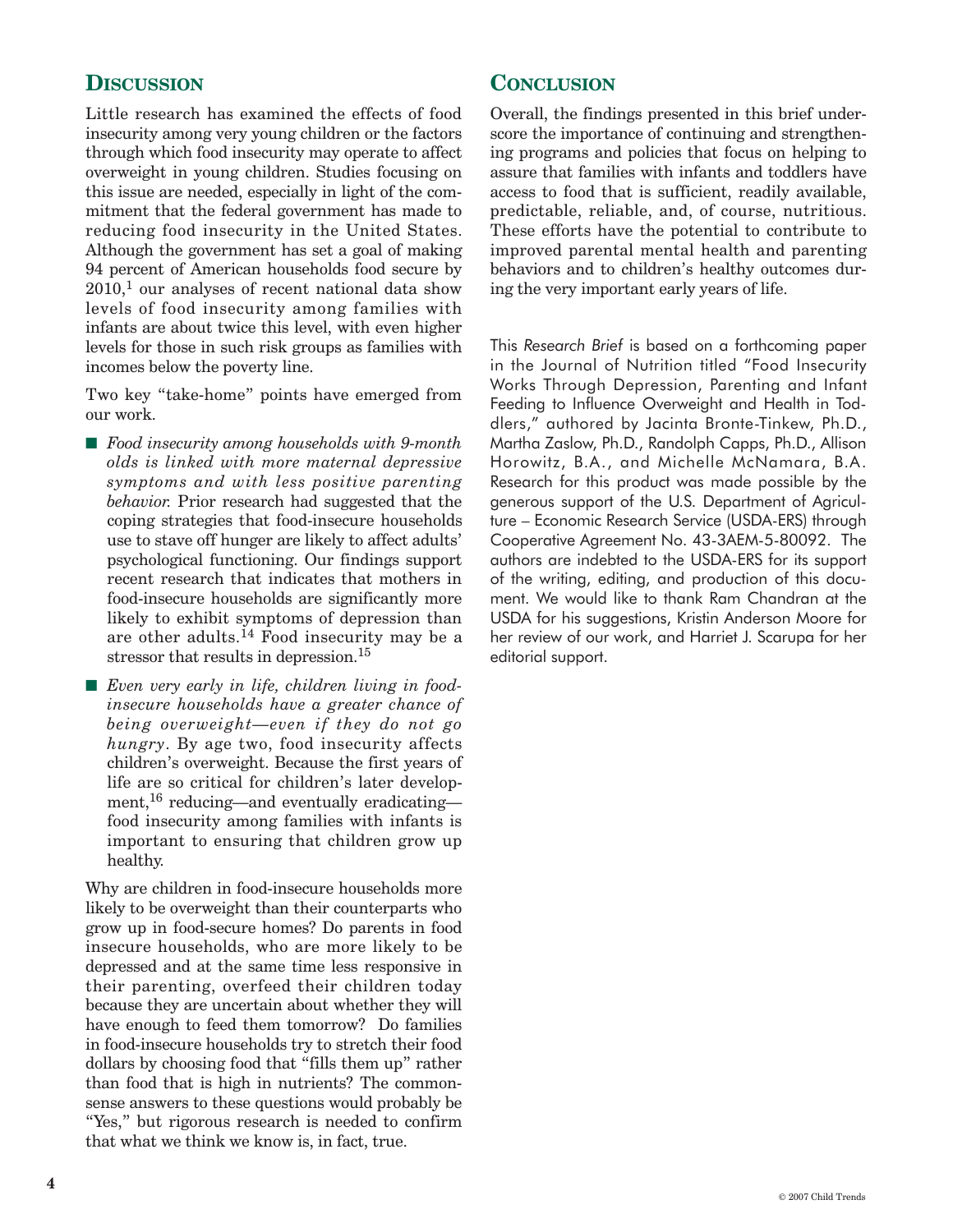## **ABOUT THE DATA AND METHODS USED FOR THIS BRIEF**

Data: All data reported in this brief were taken from the Early Childhood Longitudinal Study – Birth Cohort (ECLS-B) 9-month and 24-month data collection waves. The ECLS-B is the first longitudinal study in the United States to track a nationally representative sample of children from infancy until the time that they enter school. The study oversamples important populations, such as Asians and Native Americans, twins, and low to moderately low-birthweight infants. Data collection is occurring in five waves: at approximately nine months after birth, 24 months, 48 months, entrance to kindergarten, and first grade. The primary modes of data collection are in-person interviews, direct child assessments, and videotaping of mother-child interactions, all occurring during home visits. Information on children is also drawn from birth certificates.

The ECLS-B offers several advantages for examining food insecurity and outcomes for infants and toddlers. First, the study includes the USDA Household Food Security Scale.1 The ECLS-B asks a series of questions about food insecurity in the household in the 12 months prior to the survey. As a result, researchers can determine whether households were food insecure at any time in the past year and, if so, the severity of the food insecurity. Second, because the same children are followed over a period of years, analyses that look at effects over time can be conducted. Third, as part of the ECLS-B in-home interviews, health and anthropometric indicators—specifically, the child's height, weight, and middle upper arm circumference—are collected. Having data on these indicators enables researchers to create variables that assess overweight and physical health outcomes.

Methods: We used Ordinary Least Squares (OLS) regression and logistic regression<sup>17</sup> for multivariate analyses. Measures:

- Household Food Security was measured at nine months using the USDA Household Food Security Scale.2 An ordinal variable was created based on parent responses to 18 questions regarding a variety of food insecurity issues (e.g., experiencing hunger, skipping meals, and running out of food) over the past 12 months. This variable was coded to identify the child's household as either (0) being food secure, (1) having low food security, or (2) having very low food security.
- Maternal Depressive Symptoms were measured at nine months using the 12-item abbreviated version of the Center for Epidemiological Studies of Depression Scale (CES-D).<sup>18</sup> The CES-D was designed to measure the frequency of depressive symptoms that have been identified in the clinical literature on depression, as well as in other existing depression inventories, and is well known for its psychometric properties.<sup>18</sup> The CES-D asks respondents to rate how often they have exhibited symptoms of depression, such as feeling lonely or having problems sleeping, over the past two-week period. Total scores ranged from 0 to 36 on the scale. Higher scores indicate higher levels of depressive symptoms.
- Parenting Practices were measured at nine months using the Nursing Child Assessment Teaching Scale (NCATS). This tool is a measure of parent-child interaction. The NCATS rates caregiver and child behaviors using four subscales: sensitivity to the infant's cues, response to distress, social and emotional growth-fostering behavior, and cognitive growth-fostering behavior. The NCATS has been shown to have good reliability and validity.19 The NCATS was a direct assessment administered and videotaped during the nine-month interview, and coded and scored later by specially trained observers. In our analysis, total scores on this scale ranged from 0 to 43. Higher scores indicate more positive parenting practices.
- Infant Feeding Practices were measured using two separate variables. *The duration of breastfeeding* was a two-part dichotomous variable assessing whether or not children had been breastfed for at least six months, as recommended by the American Academy of Pediatrics.<sup>9</sup> Children whose mothers reported that they had not been breastfed were coded as having breastfed for zero months. Children who were not breastfed or who were breastfed for less than six months were coded as (0), and those who were breastfed for at least six months were coded as (1). *Introduction of solid foods* was measured using a two-part variable indicating when the child began eating solid foods, such as Cheerios™ or food from baby jars. Children who began eating solid foods at or before three months of age were coded as (0), and those who began eating solid foods after three months were coded as (1).
- Overweight. At 24 months, using CDC-defined percentiles for child height and weight, we identified overweight children as those weighing equal to or greater than the 95th percentile.<sup>20</sup> Those who met these criteria were coded as (1), and those who did not meet the criteria who were coded as (0).

Child Trends, founded in 1979, is a nonprofit, nonpartisan research center serving those dedicated to creating better lives for children and youth. For additional information on Child Trends, including a complete set of available *Research Briefs,* visit our Web site at **www.childtrends.org.** For the latest information on more than 100 key indicators of child and youth well-being, visit the Child Trends DataBank at **www.childtrendsdatabank.org.**